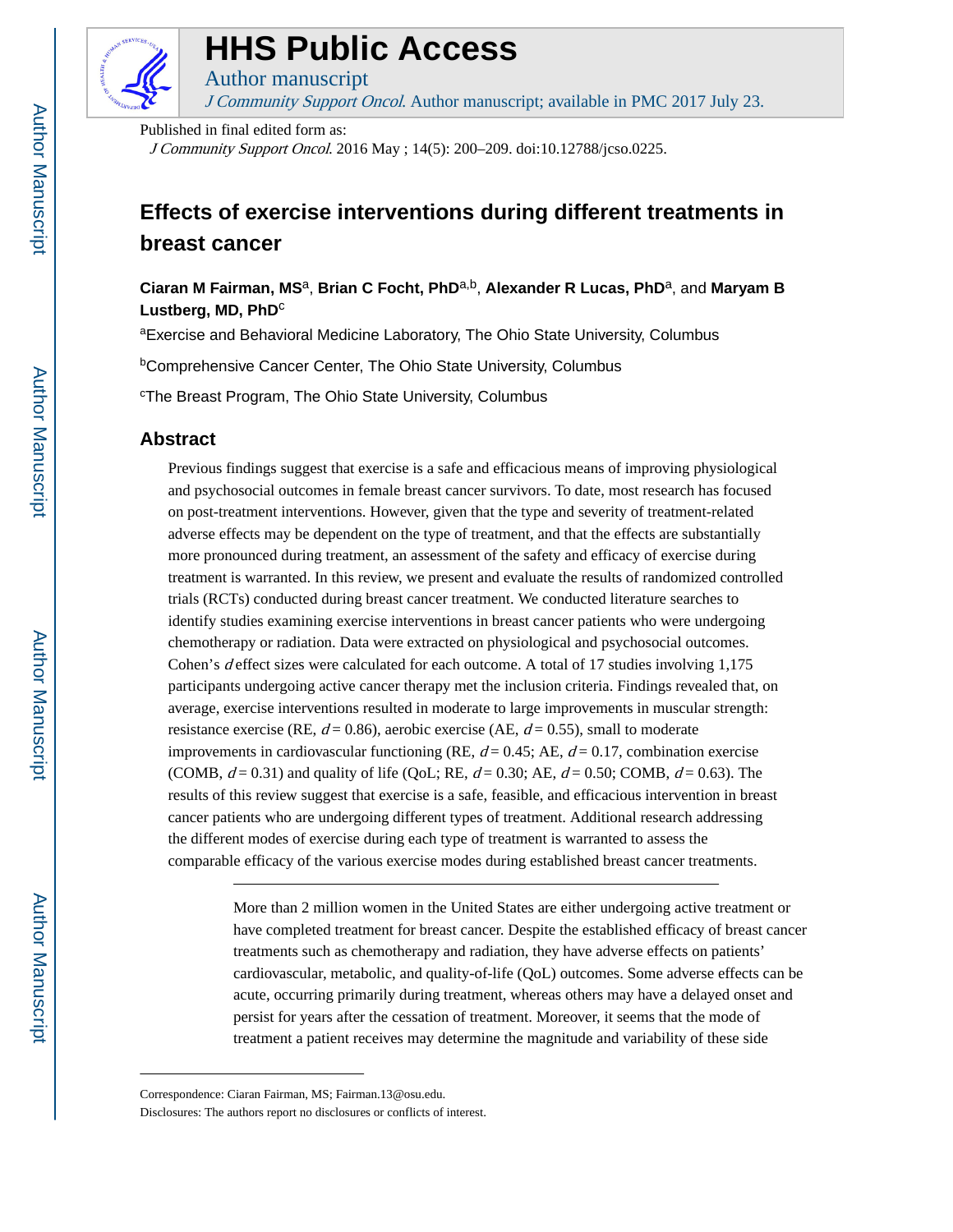effects.<sup>1</sup> For example, chemotherapy often leads to nausea, vomiting, depression,<sup>2</sup> reduced bone-mineral density,<sup>3</sup> and cardiac toxicity.<sup>4</sup> Cancer-related fatigue has been reported in patients who undergo chemotherapy with or without radiotherapy.<sup>2</sup> Radiation has been linked with cardiac toxicity and damage to surrounding organs from unintentional irradiation.<sup>4,5</sup> Furthermore, the use of these treatments sequentially may result in more pronounced acute toxicity and fatigue.<sup>6</sup>

It is becoming more widely recognized that exercise is an important intervention in the multidisciplinary management of breast cancer. Moreover, exercise can play an important role in preserving fitness and function across the survivorship continuum.<sup>7</sup> However, if exercise is to be established as a standard of cancer care, there is a need for clarity in the evidence supporting the safety and efficacy of exercise interventions during different types of treatment. To date, most research has focused on post-treatment care and the restoration of function. Indeed, several review articles have summarized the benefits of exercise after treatment in breast cancer patients. $8-11$  However, given that the adverse effects are substantially more pronounced during treatment, an assessment of the safety and efficacy of exercise during primary treatment is warranted. Furthermore, since the severity of side effects may be dependent on the type of treatment, it is important clinically to evaluate the effects of exercise during different types of breast cancer treatment.

The purpose of this systematic review of the effects of exercise interventions during chemotherapy and radiation in breast cancer patients is to present and evaluate the results of randomized controlled trials (RCTs) conducted in this area to date. In addition, we aim to provide an estimation of the magnitude of the change in outcomes using Cohen's  $d$  effect sizes and to summarize recruitment, retention, adherence, and overall methodological quality of the interventions.

### **Methods**

#### **Inclusion criteria**

Studies were included in the review if they examined exercise during chemotherapy or radiation for breast cancer and were published in English. In accordance with previous literature, interventions during therapy were defined as those that began with or after the initiation of treatment and concluded either 1 week after the last radiation treatment, 3 weeks after the last intravenous chemotherapy treatment, or 3 weeks after the cessation of chemotherapy.<sup>12,13</sup> Also included were studies that used interventions aimed at improving cardiovascular endurance, or muscular strength and endurance. Interventions that used alternative techniques such as yoga or tai-chi, were also included. For the purposes of this study, only RCTs that allowed for effect sizes to be calculated were included.

#### **Study selection and data abstraction**

We performed computer and manual searches following the Preferred Reporting Items for Systematic Reviews and Meta-Analyses (PRISMA).14 An original search of titles and abstracts in PubMed and MEDLINE databases was conducted in October 2014. A subsequent search was conducted in April 2015 to ensure inclusion of any additional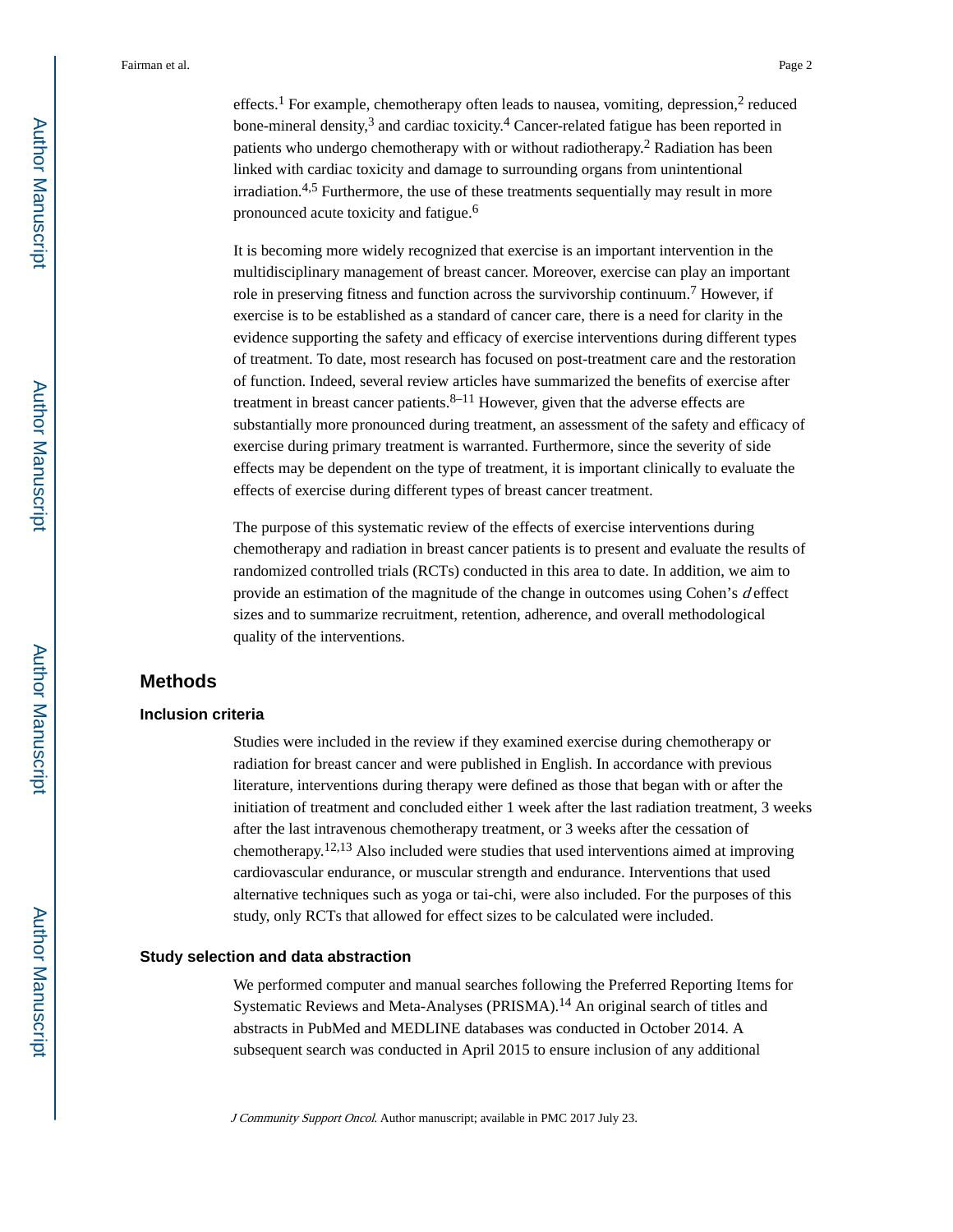published manuscripts. Search terms including exercise (physical activity, weight training, resistance exercise, cardiovascular training, rehabilitation, aerobic, yoga) and cancer treatment (primary therapy, therapy, cancer treatment, chemotherapy, radiation, hormonal therapy) were entered in different combinations. In accordance with PRISMA guidelines, a summary of the results of the computerized search was outlined (Figure). Manual searches were conducted using reference lists of previous reviews and meta-analyses of the exercise oncology literature.

#### **Data synthesis**

Quantitative effect size calculations were used to synthesize the results from the interventions included in the present review. Quantitative synthesis was conducted using Cohen's d effect sizes. These were either obtained directly from the studies themselves, or calculated using statistical information provided in the study. Cohen's d effect sizes are classified as: small, 0.20; moderate, 0.50; and large, 0.80. Effect sizes were calculated by taking the difference of the mean values obtained at baseline and follow-up assessments and dividing by the pooled standard deviation. For the purpose of this review, positive effect sizes indicated an improvement in outcomes and negative effect sizes represented unfavorable changes in an outcome. Specific outcomes of interest were QoL, fatigue, and various performance/functional outcomes (aerobic capacity, strength, and so on). Study quality was assessed by 2 independent freviewers (CMF, BCF) using the Delphi list for evaluation of the quality of RCTs.<sup>15</sup> Each item was rated Yes or No based on the methods reported in each study. Studies that did not provide methodological information that directly addressed a particular quality indicator were recorded as not having met that indicator in the evaluation. Given that there is presently no validated summary scoring system for the Delphi criteria list, the number of indicators met by each of the studies included in the systematic review was tabulated.

# **Results**

#### **Study characteristics**

A total of 17 studies involving 1,175 participants met the inclusion criteria of this review (Table 1). Sample sizes ranged from 20–242 participants. The resistance exercise (RE) intervention characteristics included a range of 1–3 sets of 8–12 repetitions at training loads ranging from 40%–80% 1 repetition maximum (1RM), lasting from 12 weeks to 6 months. The aerobic exercise (AE) intervention characteristics included training intensities ranging from 50%–80% age-predicted maximal heart rate (APM HR), for 10–60 minutes, 3–6 days a week, lasting from 6 weeks to 6 months. Combined interventions included a combination of aerobic and resistance training. Specific details about these interventions were not reported in the studies.

#### **Recruitment, retention, and adherence rates**

A summary of the recruitment, retention, and adherence rates are reported in Table 1. For 11 of the 17 studies, an average of 53% (range, 15%–95%) of eligible participants screened for inclusion, were enrolled for the trials. Retention rates (participants who completed baselines and post assessments) averaged 86% (range, 55%–100%). Of the 17 studies, 6 did not report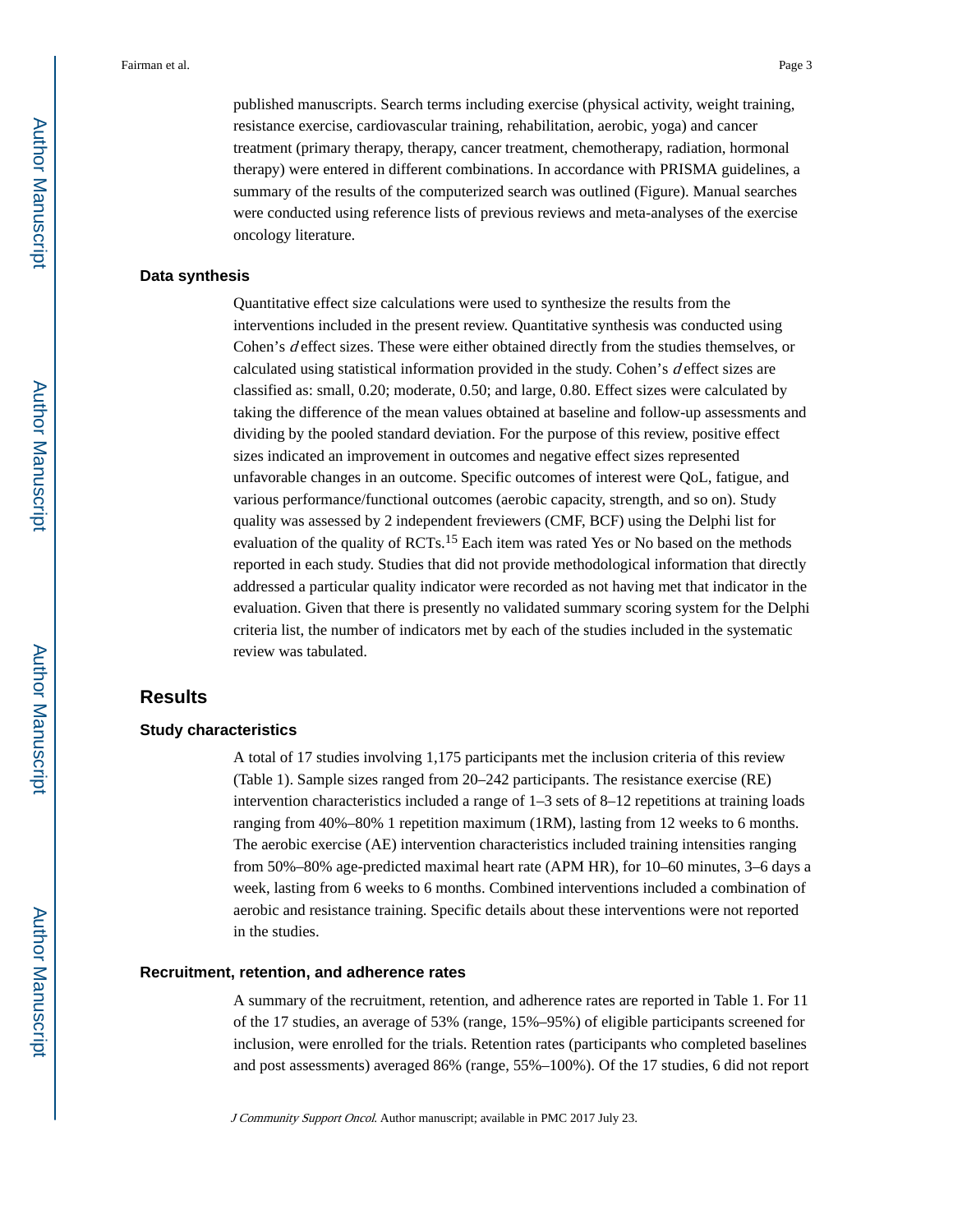adherence to the interventions. Adherence (attendance to each exercise session) for the remaining interventions was 71% (range, 58%–95%).

#### **Methodological quality assessment**

A summary of the methodological assessment is presented in Table 2. Overall, the studies met an average of 64% of the quality indicators (range, 43%–86%). The most commonly observed problems were a lack of intent-to-treat analysis, testing not conducted by blinded evaluators, and lack of concealment of treatment allocation. Notable methodological strengths of the RCTs were specificity of eligibility criteria, similarity of key outcomes at baseline, and consistent reporting of relevant descriptive statistics.

#### **Summary of exercise interventions by treatment type and mode of exercise**

A brief summary of each study's sample, outcome assessments, and feasibility measures, and their accompanying effect sizes are outlined in the following section. The studies are organized by type of treatment and mode of exercise. A summary of the effect size changes in the outcomes of each trial is provided in Table 3.

#### **Chemotherapy**

**AE interventions—**Three trials examined AE during chemotherapy. The duration of the interventions varied from 6–12 weeks, with an average of 40 participants (range, 19–62). Adherence to the interventions ranged from 66%–93%. Three nonserious adverse events were reported among the 3 trials. One was a participant experiencing unexplained leg pain that subsided after exercise cessation. Two participants dropped out of a trial after reports of anemia and dizziness. AE yielded improvements in QoL ( $d = .56$ ; range, .50–.64), sleep (d  $=$  .41), self-efficacy (d = .64), behavior (d = 1.30), social well-being (d = .90), metabolic equivalent tasks (MET;  $d = .60$ ), MD Anderson Symptom Inventory score (severity,  $d = .56$ ; interference,  $d = .78$ ) and Profile of Mood States score ( $d = .59$ ). AE yielded moderate-inmagnitude improvements in measures of aerobic fitness ( $d = .47$ ; range, .28–.79).<sup>16,17,18, 19</sup>

**RE interventions—**Two trials examined RE in participants undergoing chemotherapy. The duration of the trials were 12 and 21 weeks, and the number of participants in the trials was 20 and 72 patients. Adherence to the 1 intervention was 71%; adherence rates were not reported in the other. RE interventions yielded improvements in body fat  $(d = 0.98)$ , lean body mass ( $d = 0.90$ ), and strength ( $d = 0.78$ ; range, 0.43–1.4) with negligible changes in fatigue (total  $d = 0.02$ ) QoL (global  $d = 0.01$ ), depression ( $d = 0.01$ ) and cognitive function  $(d = 0.30)$ <sup>20,21</sup>

**AE and RE interventions—**Three studies compared the effects of RE and AE interventions during chemotherapy. The 3 interventions examined exercise for the duration of chemotherapy (mean, 17 weeks; range, 9–24 weeks). The number of participants in the studies ranged from 67–242. Adherence to the interventions ranged from 68%–72%. Two nonserious adverse events were reported during 1 intervention and related to nausea, dizziness, and weakness, with both participants recovering quickly. RE yielded improvements in the upper body ( $d = .47$ ; range, .21–.70) and lower body ( $d = .60$ ; range, . 43–.90), and strength and anxiety ( $d = .45$ ). A decline in hemoglobin was observed in 1 RE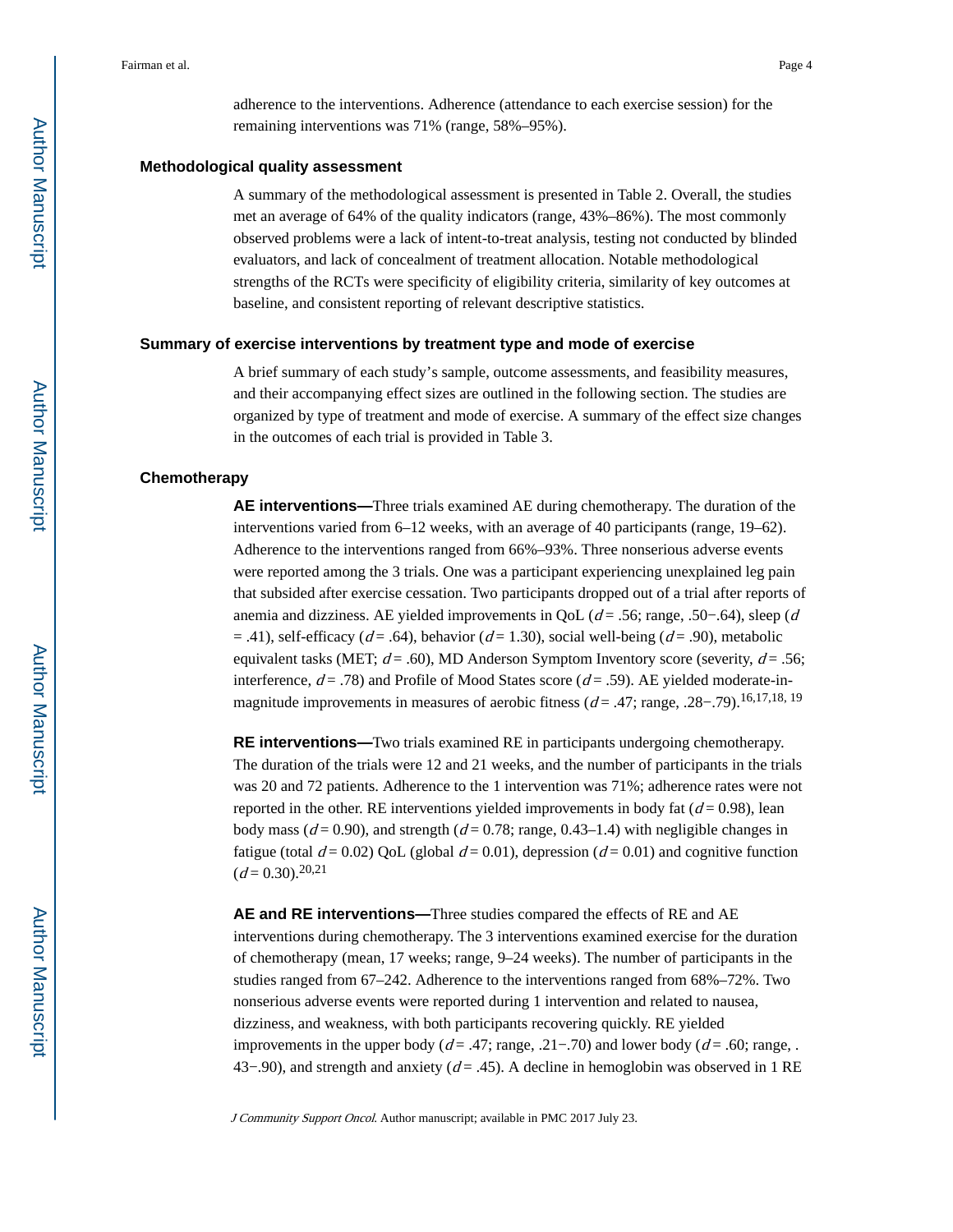intervention ( $d = -1.70$ ), with a concurrent maintenance of aerobic capacity. A decline in hemoglobin  $(d = -1.10)$  with maintenance of aerobic capacity was also observed with the AE. AE yielded improvements in upper body ( $d = .61$ ) and lower body ( $d = .50$ ) strength, and anxiety  $(d = .47)$ . One intervention examined chemotherapy completion rates, with 84.1% in the usual-care group, compared with 89% in the RE group and 87.4% in the AE group. Both AE and RE served to maintain bone-mineral density throughout chemotherapy (RE:  $d = .22$ ; AE:  $d = .10$ ).<sup>22,23,24</sup>

**Combined exercise interventions—**Only 1 trial examined the effects of a combined exercise intervention during chemotherapy. Specifically, in a 2-arm randomized controlled trial, Husebø and colleagues compared patients in a home-based exercise (resistance and aerobic) intervention for the duration of chemotherapy with those in a usual-care group in a total of 67 breast cancer patients.<sup>25</sup> Of 92 eligible participants, 67 (76%) were enrolled in the study, and 64 participants completed 6-month follow-up. Adherence to the exercise intervention was 58%. Assessments of fatigue (using the 6-item Schwartz Cancer Fatigue Scale), physical activity (International Physical Activity Questionnaires) and physical fitness (6MWT or 6-minute walk test) were obtained at baseline, end of chemotherapy, and 6 month follow-up. There was a significant increase in fatigue at end of chemotherapy  $(d = -1$ . 41), with a return to baseline at 6-month follow-up ( $d = .02$ ), while there was a negligible change in 6MWT ( $d = .20$ ) and MET ( $d = .18$ ) at end of chemotherapy with a significant improvement at 6-month follow-up (6MWT,  $d = .31$ ; MET,  $d = .43$ ). There were 2 nonserious adverse events related to the intervention with 1 account of knee pain, and another due to syncope from a secondary chronic condition.

**Alternative modes of exercise interventions—**No study that met our inclusion criteria focused specifically on alternative modes of exercise, such as yoga, during chemotherapy alone.

#### **Radiation**

**AE interventions—**No studies that met our inclusion criteria focused specifically on AE during radiation treatment alone.

**RE interventions—**No studies that met our inclusion criteria focused specifically on RE during radiation treatment alone

**AE and RE interventions—**No studies that met our inclusion criteria focused specifically on AE and RE during radiation treatment alone

**Combined exercise interventions—**Only 1 trial examined the effect of a combined exercise intervention during radiation treatment. Hwang and colleagues conducted a 2-arm randomized controlled trial to examine the efficacy of a 5-week supervised exercise intervention in 40 breast cancer patients undergoing radiotherapy.26 Assessments of QoL, fatigue (BFI), range of motion (RoM) of the shoulder, and pain were obtained at baseline and 5-week follow-up. Recruitment to the study was not reported. In all, 37 of the 40 enrolled (92.5%) completed baseline and follow-up assessments. No adverse events related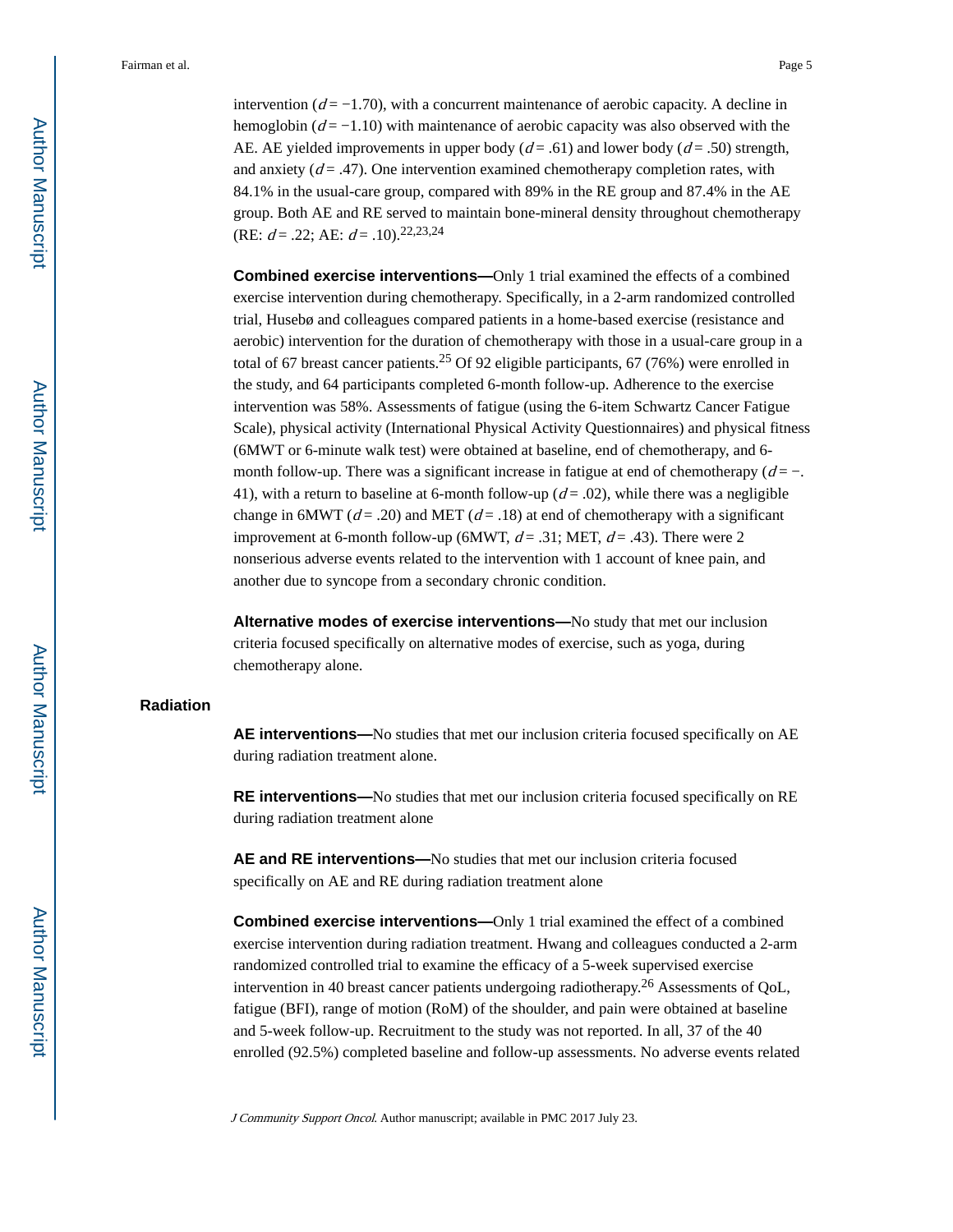to the intervention were reported. The descriptive statistics necessary to calculate effect sizes for fatigue, RoM, and pain were not provided. However, the exercise intervention resulted in an improvement in overall QoL ( $d = .63$ ).

**Alternative modes of exercise interventions—**Two studies were included examining the effects of yoga in breast cancer patients undergoing radiation. Both interventions lasted 2 weeks. The number of participants who completed baseline and follow-up assessments were 56 and 132 respectively. Adherence to either intervention wasn't reported. No adverse events related to the interventions were reported. Yoga resulted in significant improvements in anxiety ( $d = .61$ ), depression ( $d = 1.0$ ; range, 0.91–1.30), stress ( $d = 1.01$ ), fatigue ( $d = 1.13$ ), sleep ( $d = 2.10$ ), and QoL ( $d = 2.00$ ).<sup>27,28</sup>

#### **Combination treatment (1 or more variations of chemotherapy, radiation, etc.)**

**AE interventions—**Four studies examined AE during mixed therapy during combination treatment. The duration of the interventions ranged from 8 weeks to 6 months. The number of participants in the AE interventions ranged from 41–108. Adherence to the interventions ranged from 64%–78%. No adverse events related to any of the interventions were reported. The AE interventions yielded small effect size improvements in SBP ( $d = .25$ ), maximum heart rate (MHR;  $d = .26$ ), mild-to-moderate effect size improvements in depression ( $d = .$ 38), happiness (d = .49), aerobic capacity (d = .45; range, .31–.57), activity level (d = .66; range, .62–.76), and resting heart rate (RHR;  $d = .50$ ). Large effect size improvements were seen in fatigue ( $d = .82$ ; range, .22–1.41). Negligible changes were observed in Functional Assessment of Cancer Therapy-General scores ( $d = .30$ ), anxiety ( $d = .13$ ), physical functioning ( $d = .2$ ), and self-esteem ( $d = .10$ ).<sup>29,30,31</sup>

**RE interventions—**Only 1 trial examined the effect of an RE intervention during combination treatment. Battaglini and colleagues (2006) examined the effects of a 15-week supervised RE intervention on muscular strength and fatigue in 20 breast cancer patients undergoing radiation, chemotherapy, or a combination of both. $32$  The number of women prescreened for inclusion was not reported. Although all of the participants completed the study, adherence to RE interventions sessions was not reported. No adverse events were reported. The RE intervention resulted in significant improvements in muscular strength  $(d =$ 1.39) and fatigue (week 8, .40; week 11, .17; week 15, .92; week 21, .43).

**Combined AE and RE exercise—**No studies meeting the inclusion criteria focused specifically on combined exercise during mixed combination therapy.

**Alternative modes of exercise interventions—**No studies meeting the inclusion criteria focused specifically on alternative exercise (eg, yoga) during mixed combination therapy.

**Synthesis of overall interventions during combination therapy—**One intervention examined RE during mixed therapy, yielding improvements in muscular strength ( $d = 1.39$ ) and fatigue (week 8,  $d = .40$ ; week 11,  $d = .17$ ; week 15,  $d = .92$ ; week 21,  $d = .43$ ). Four studies examining AE during mixed therapy were included in the review.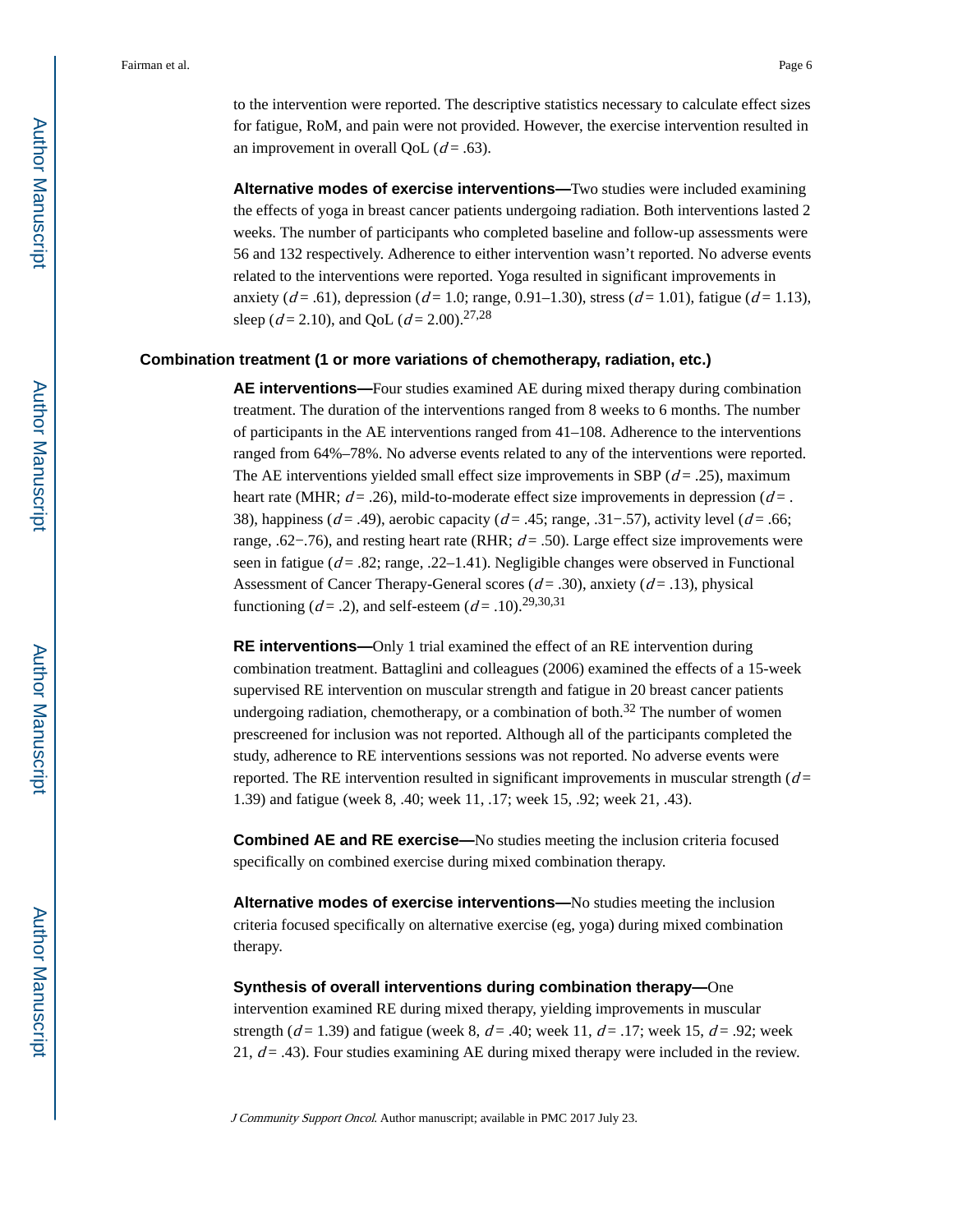Most notable improvements were seen in depression  $(d = .38)$ , happiness  $(d = .49)$ , aerobic capacity (d = 0.45; range, .31–.57), activity level (d = .66; range, .62–.76), RHR (d = .50), and fatigue ( $d = .82$ ; range, .22–1.41) <sup>29,30,31</sup>

Overall, our results revealed that the magnitude of improvement observed with exercise interventions during breast cancer treatment varied across outcomes and appeared to be specific to the mode of exercise. RE yielded large average effect size increases in muscular strength ( $d = .87$ ; range, .21 to 1.40) and low effect size improvements in cardiovascular function ( $d = .17$ ; range,  $.13$  to  $.21$ ) and QoL ( $d = .28$ ; range,  $.01$  to  $.30$ ). AE was associated with moderate improvements in strength ( $d = .55$ ; range, .51 to .60), cardiovascular function  $(d = .45; \text{range}, .28 \text{ to } .79)$ , and QoL  $(d = .50; \text{range}, .30 \text{ to } .64)$ .

## **Discussion**

The purpose of this review was to systematically evaluate of the efficacy of implementing exercise interventions in the adjuvant treatment of breast cancer patients undergoing different modes of primary therapy. The results indicate that AE alone, RE alone, interventions combining aerobic and resistance exercise, as well as alternative modes of exercise (eg, yoga) are safe, well-tolerated lifestyle interventions that can not only attenuate many of the adverse effects accompanying treatment, but can yield significant, clinically meaningful improvements in select fitness, physiological, and patient-reported outcomes (PROs) in breast cancer patients who are undergoing cancer treatment. These findings are consistent with those of other studies of exercise in breast cancer patients<sup> $7-9$ </sup> and they provide evidence supporting the safety and utility of integrating exercise as a supportive-care intervention for breast cancer patients undergoing different types of active treatment.

The most consistently assessed outcomes across the trials were disease specific QoL and PROs such as mood, depression, and anxiety. Results revealed that irrespective of the type of exercise, interventions yielded comparable, small-to-moderate effect size improvements in both disease-specific indices of QoL and PROs. We view the observation that various modes of exercise yielded similar improvements in key PROs during breast cancer treatment as a promising finding because it provides oncologists and health/fitness professionals multiple options when considering implementing exercise as a supportive-care approach during breast cancer treatment. We also contend this finding provides the opportunity to better personalize the exercise modality to patients' individual exercise capacity, tolerance, and preference, which could augment the utility of integrating exercise as an approach for managing adverse effects that often accompany active breast cancer treatment.

Although the dearth of studies precludes a comprehensive evaluation of the comparable efficacy of various modes of exercise during different primary breast cancer treatments, there were several particularly relevant benefits accompanying exercise during specific types of primary breast cancer treatment that warrant attention. For example, RE elicited the most pronounced improvements in body composition observed across trials during chemotherapy. Furthermore, the clinically meaningful improvements in select cardiovascular outcomes accompanying AE during both chemotherapy and the combination of radiation and chemotherapy was also notable. It has been well established that chemotherapy is associated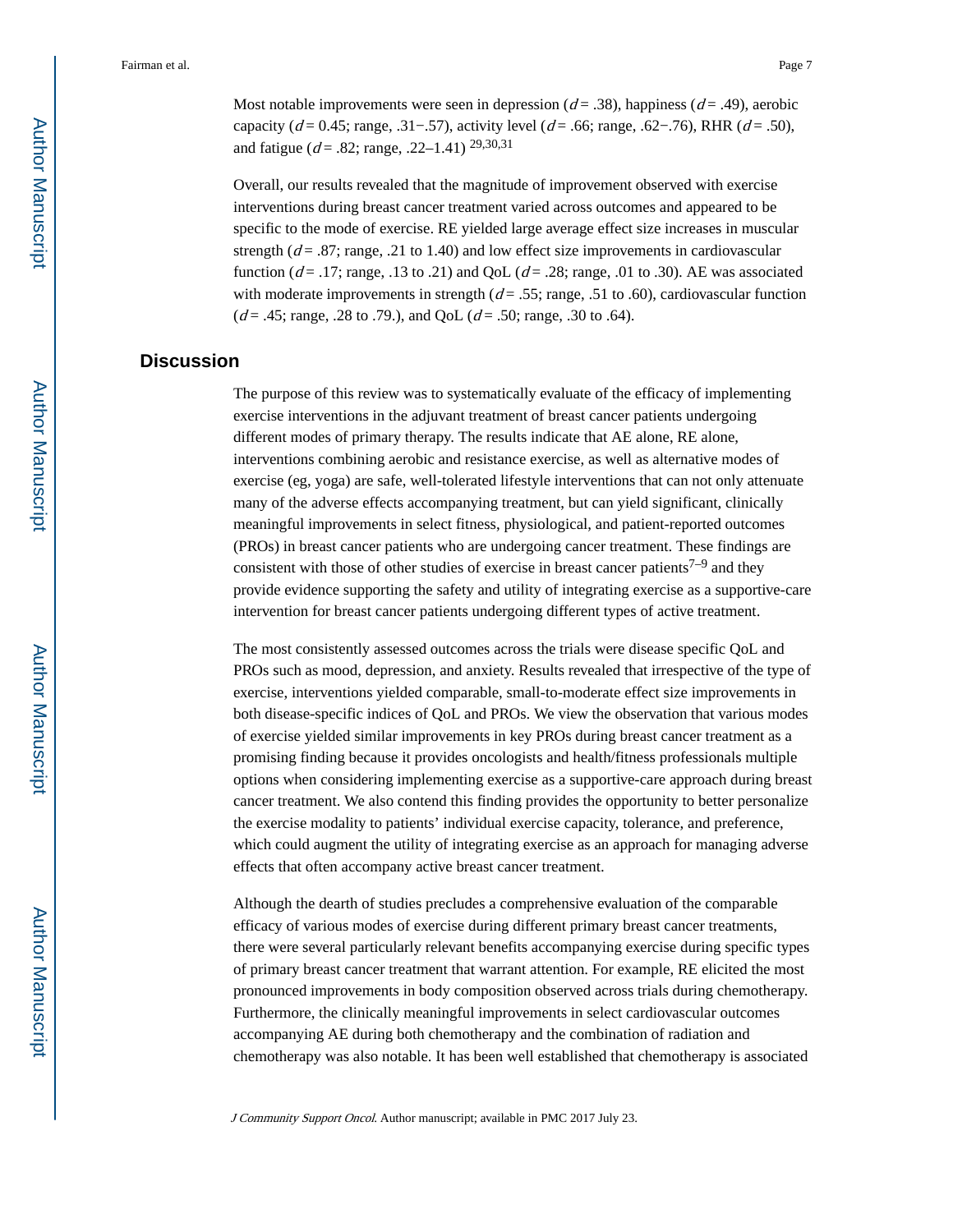with significant decline in cardiovascular function and unfavorable change in body composition among breast cancer patients. The clinically meaningful benefits highlight the potential utility of integrating these modes of exercise as supportive care approaches for breast cancer patients undergoing chemotherapy or the combination of chemotherapy and radiation.

Another particularly relevant finding was the effects of RE and combined aerobic and RE on fatigue observed during the combination of radiation and chemotherapy. Notably, whereas RE resulted in significant improvement in fatigue, an intervention combining aerobic and RE did not yield favorable change in fatigue during the combination treatment. Although this finding may represent an important difference in the effects of exercise on fatigue symptoms of breast cancer patients during combination therapy, the limited number of studies makes such conclusions premature. Nonetheless, given the profound impact of fatigue symptoms on QoL of patients during breast cancer treatment, this finding underscores the critical need to further evaluate the extent to which RE alone, AE alone, and interventions combining these modes of exercise may yield a unique trajectory of change in fatigue during active breast cancer treatment.

The improvements in multiple relevant PROs around yoga are also noteworthy. Yoga was consistently associated with moderate-to-large effect size improvements in patients' selfreported mood, stress, and QoL. These findings suggest that yoga may be a particularly beneficial supportive-care intervention for managing the distress that is often reported by breast cancer patients during active treatment. In addition, yoga may also represent an alternative form of exercise for many breast cancer patients with limited tolerance or capacity to perform traditional aerobic and/or RE prescriptions.

A prominent observation of this review is the considerable variability in the quality of the interventions. On average, studies met 4 of the 7 Delphi quality indicators (range, 2–6). Based on the percentage of Delphi quality indicators met across the included RCTs, the methodological quality of exercise intervention studies in breast cancer patients undergoing different primary treatments can be classified as moderate. Accordingly, the methodological rigor of future exercise intervention trials targeting breast cancer patients during active treatment should be improved with additional focus on key design considerations such as inclusion of blinded evaluation of key outcomes, concealment of treatment allocation, and intent-to-treat analyses.

Moreover, there was a large degree in variability in the exercise testing and prescription during these trials. For instance, measures of aerobic capacity included  $VO<sub>2</sub>$ max,  $VO<sub>2</sub>peak$ , 6MWT and 12MWT. Consequently, the lack of specificity makes the pooling and aggregation of data difficult. There was a large variability in the exercise prescription with different times, intensities, and overall duration being prescribed. This variation makes it difficult to conclude a dose-response effect of exercise during cancer therapy. Overall, there is a glaring need for standardization of methods of assessment, and exercise prescription to improve clarity on the role of exercise interventions during primary therapy for breast cancer patients.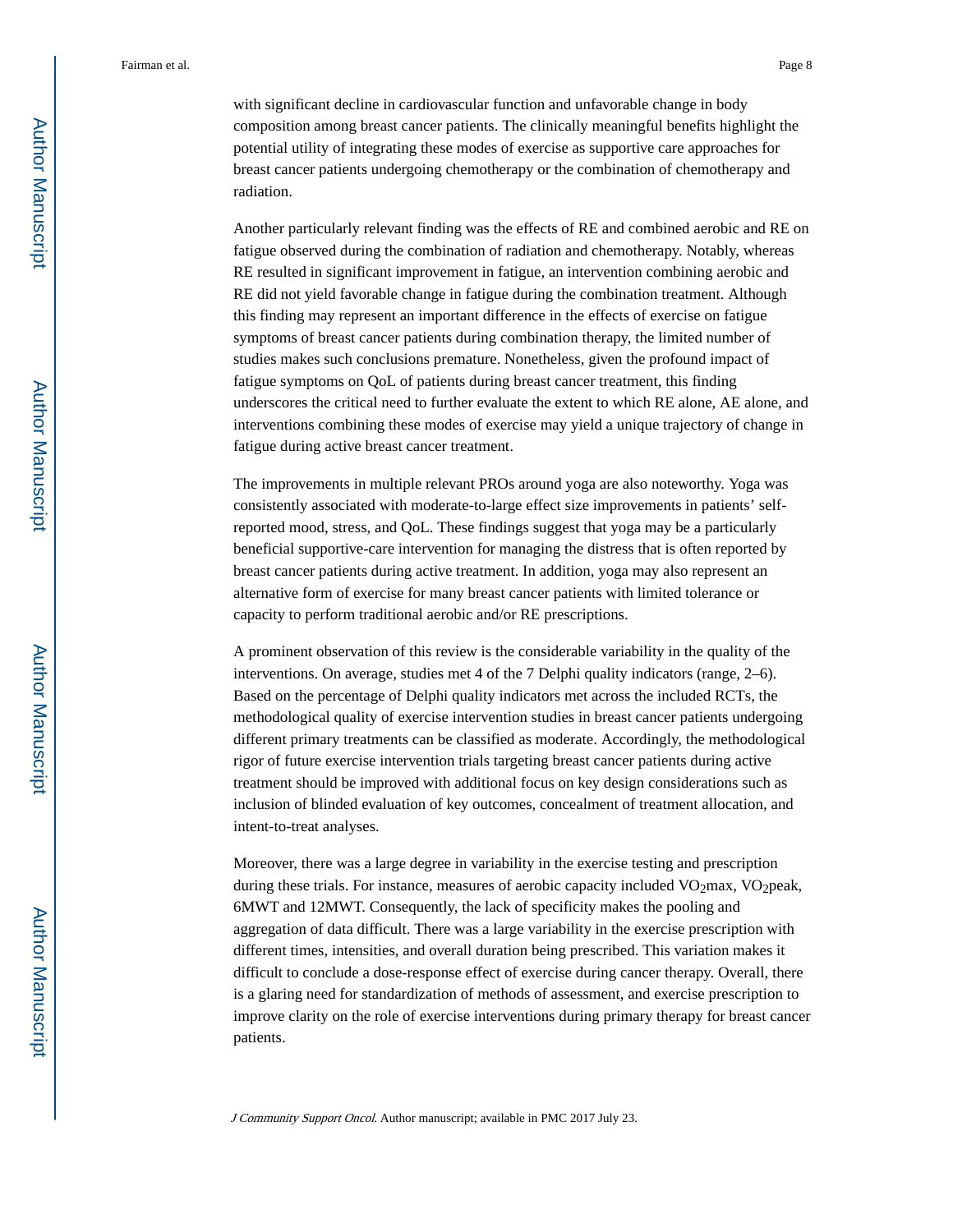It should be acknowledged that our approach to quantitatively evaluating the effects of exercise during different treatments using calculation of effect sizes is not as robust as conducting meta-analytic procedures that systematically adjust for bias in the effect size estimate. However, given the limited number of randomized controlled studies evaluating exercise during different breast cancer treatments, we believe the present approach represents an important first step in synthesizing the effects of exercise during multiple breast cancer treatments. As this area of inquiry expands, future reviews incorporating standardized meta-analytic procedures will allow for a more comprehensive assessment of the potential differential effects of exercise during different primary breast cancer treatments.

It has been suggested that for the field of exercise oncology to progress, there is a need for researchers to increase our understanding of how exercise can affect cancer variables (treatment completion rate, tumor biology, disease outcomes, and so on). To date, only 1 study has examined treatment completion rates in breast cancer patients, with an approximate 5% improvement in chemotherapy completion rate among breast cancer patients engaging in resistance training.22 Although these initial results are promising, future research is needed in this area to determine the effect of exercise on treatment response as an outcome to fully elucidate its efficacy.

Delineating the extent to which the various modes of exercise may be of particular benefit during chemotherapy, radiation therapy, or the sequential combination of these treatments, would be of considerable importance in refining exercise prescription approaches during active breast cancer treatment. Consistent with this position, it is critical to develop consistency in the assessment of key clinical, fitness, and PROs across trials in order to advance understanding of best practices in implementing exercise during primary breast cancer treatment. Finally, the extent to which personalizing the exercise prescription to the individual exercise tolerance, capacity, and preferences of patients during breast cancer treatment is also critical in determining the efficacy of implementing exercise as an effective adjuvant supportive care intervention.

In summary, this is one of the first systematic reviews to evaluate the comparable efficacy of exercise as a supportive care intervention during different primary breast cancer treatments. The findings demonstrate that exercise is a safe, feasible intervention that yields significant, clinically meaningful improvements in relevant fitness, physiological, and patient reported outcomes in breast cancer patients undergoing different treatment. Despite these promising findings, the limited number of studies specifically addressing the different modes during each type of treatment limits the ability to adequately assess the comparable efficacy of the various exercise modes during established primary breast cancer treatments. Accordingly, additional research that systematically evaluates the potential unique benefits that various modes of exercise may offer women while undergoing different primary breast cancer treatment is warranted to help guide the oncologists and health/fitness professionals in implementing exercise as a supportive care intervention for breast cancer patients.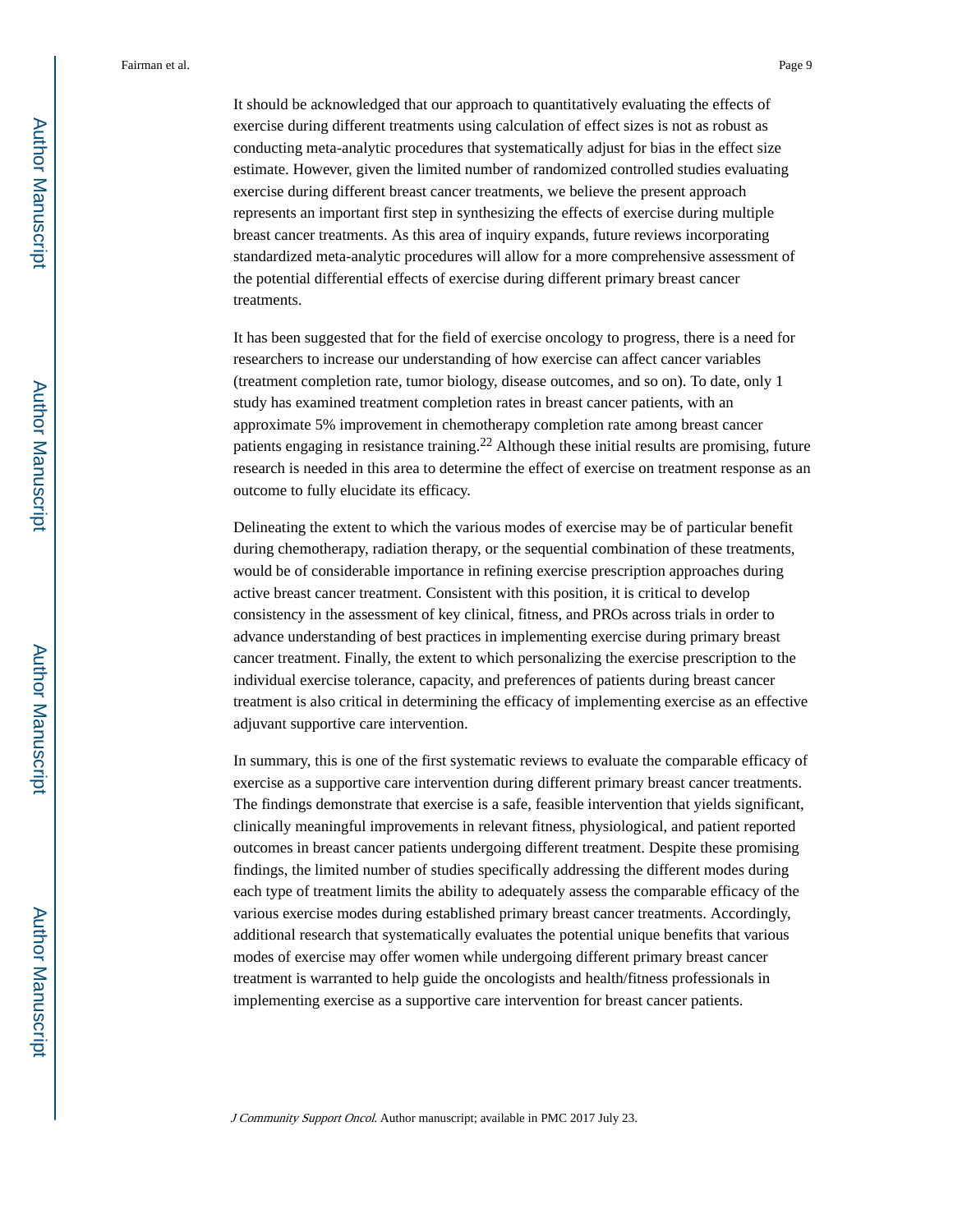# **References**

- 1. Hsieh CC, Sprod LK, Hydock DS, Carter SD, Hayward R, Schneider CM. Effects of a supervised exercise intervention on recovery from treatment regimens in breast cancer survivors. Oncol Nurs Forum. 2008; 35:909–915. [PubMed: 18980921]
- 2. Curt GA, Breitbart W, Cella D, et al. Impact of cancer-related fatigue on the lives of patients: new findings from the Fatigue Coalition. Oncologist. 2000; 5:353–360. [PubMed: 11040270]
- 3. Garg A, Leitzel K, Ali S, Lipton A. Antiresorptive therapy in the management of cancer treatmentinduced bone loss. Curr Osteoporos Rep. 2015; 13:73–77. [PubMed: 25575469]
- 4. Valachis A, Nilsson C. Cardiac risk in the treatment of breast cancer: assessment and management. Breast Cancer (Dove Med Press). 2015; 7:21–35. [PubMed: 25653554]
- 5. Kuo AH, Ancukiewicz M, Kozak KR, Yock TI, Padera TP. Cardiac and inflammatory biomarkers do not correlate with volume of heart or lung receiving radiation. Radiat Oncol. 2015; 10:5. [PubMed: 25573181]
- 6. Wong R, Malthaner R. Combined chemotherapy and radiotherapy (without surgery) compared with radiotherapy alone in localized carcinoma of the esophagus. Cochrane Database Syst Rev. 2001; (2):CD002092. [PubMed: 11406033]
- 7. Jones LW, Courneya KS, Mackey JR, et al. Cardiopulmonary function and age-related decline across the breast cancer survivorship continuum. J Clin Oncol. 2012; 30:2530–2537. [PubMed: 22614980]
- 8. Battaglini CL, Mills RC, Phillips BL, et al. Twenty-five years of research on the effects of exercise training in breast cancer survivors: A systematic review of the literature. World J Clin Oncol. 2014; 5:177–190. [PubMed: 24829866]
- 9. Speck RM, Courneya KS, Masse LC, Duval S, Schmitz KH. An update of controlled physical activity trials in cancer survivors: a systematic review and meta-analysis. J Cancer Surviv. 2010; 4:87–100. [PubMed: 20052559]
- 10. Meneses-Echávez JF, González-Jiménez E, Correa-Bautista JE, Valle JS-R, Ramírez-Vélez R. [Effectiveness of physical exercise on fatigue in cancer patients during active treatment: a systematic review and meta-analysis] [Article in Spanish]. Cad Saude Publica. 2015; 31:667–681. [PubMed: 25945977]
- 11. Bluethmann SM, Vernon SW, Gabriel KP, Murphy CC, Bartholomew LK. Taking the next step: a systematic review and meta-analysis of physical activity and behavior change interventions in recent post-treatment breast cancer survivors. breast cancer research and treatment. 2015; 149:331–342. [PubMed: 25555831]
- 12. Courneya KS. Exercise interventions during cancer treatment: bio-psychosocial outcomes. Exerc Sport Sci Rev. 2001; 29:60–64. [PubMed: 11337824]
- 13. Knols R, Aaronson NK, Uebelhart D, Fransen J, Aufdemkampe G. Physical exercise in cancer patients during and after medical treatment: a systematic review of randomized and controlled clinical trials. J Clin Oncol. 2005; 23:3830–3842. [PubMed: 15923576]
- 14. Moher D, Shamseer L, Clarke M, et al. Preferred reporting items for systematic review and metaanalysis protocols (PRISMA-P) 2015 statement. Syst Rev. 2015; 4:1. [PubMed: 25554246]
- 15. Verhagen AP, de Vet HC, de Bie RA, et al. The Delphi list: a criteria list for quality assessment of randomized clinical trials for conducting systematic reviews developed by Delphi consensus. J Clin Epidemiol. 1998; 51:1235–1241. [PubMed: 10086815]
- 16. Hornsby WE, Douglas PS, West MJ, et al. Safety and efficacy of aerobic training in operable breast cancer patients receiving neoadjuvant chemotherapy: a phase II randomized trial. Acta Oncol. 2014; 53:65–74. [PubMed: 23957716]
- 17. Wang Y-J, Boehmke M, Wu Y-WB, Dickerson SS, Fisher N. Effects of a 6-week walking program on Taiwanese women newly diagnosed with early-stage breast cancer. Cancer Nurs. 2011; 34:E1– E13.
- 18. Yang C-Y, Tsai J-C, Huang Y-C, Lin C-C. Effects of a home-based walking program on perceived symptom and mood status in postoperative breast cancer women receiving adjuvant chemotherapy. J Adv Nurs. 2011; 67:158–168. [PubMed: 20973811]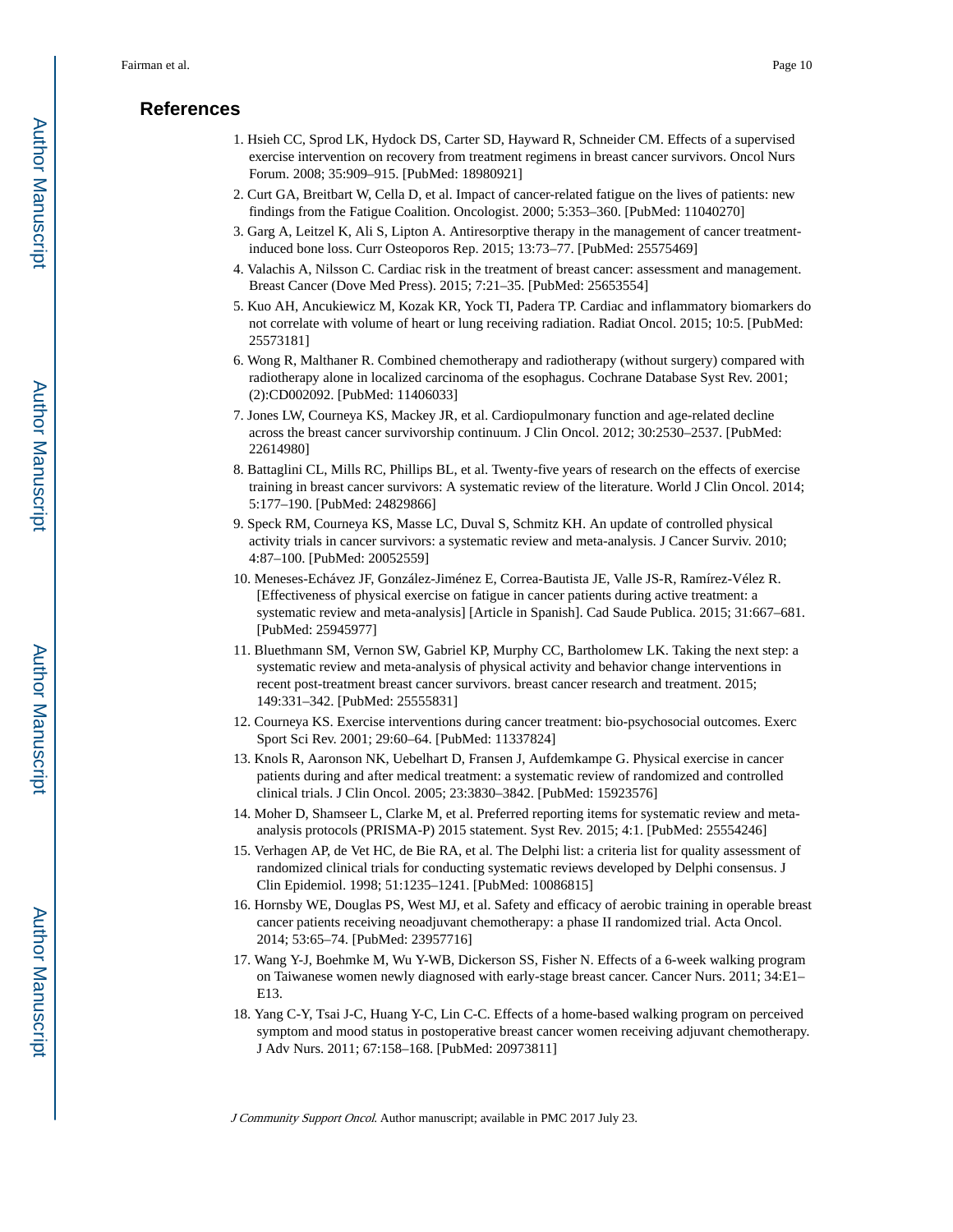- 19. Mock V, Pickett M, Ropka ME, et al. Fatigue and quality of life outcomes of exercise during cancer treatment. Cancer Pract. 2001; 9:119–127. [PubMed: 11879296]
- 20. Battaglini C, Bottaro M, Dennehy C, et al. The effects of an individualized exercise intervention on body composition in breast cancer patients undergoing treatment. Sao Paulo Med J. 2007; 125:22– 28. [PubMed: 17505681]
- 21. Schmidt ME, Wiskemann J, Armbrust P, Schneeweiss A, Ulrich CM, Steindorf K. Effects of resistance exercise on fatigue and quality of life in breast cancer patients undergoing adjuvant chemotherapy: A randomized controlled trial. Int J Cancer. 2015; 137:471–480. [PubMed: 25484317]
- 22. Courneya KS, Segal RJ, Mackey JR, et al. Effects of aerobic and resistance exercise in breast cancer patients receiving adjuvant chemotherapy: a multicenter randomized controlled trial. J Clin Oncol. 2007; 25:4396–4404. [PubMed: 17785708]
- 23. Dolan LB, Gelmon K, Courneya KS, et al. Hemoglobin and aerobic fitness changes with supervised exercise training in breast cancer patients receiving chemotherapy. Cancer Epidemiol Biomarkers Prev. 2010; 19:2826–2832. [PubMed: 20861399]
- 24. Schwartz AL, Winters-Stone K, Gallucci B. Exercise effects on bone mineral density in women with breast cancer receiving adjuvant chemotherapy. Oncol Nurs Forum. 2007; 34:627–633. [PubMed: 17573321]
- 25. Husebø AML, Dyrstad SM, Mjaaland I, Søreide JA, Bru E. Effects of scheduled exercise on cancer-related fatigue in women with early breast cancer. ScientificWorldJournal. 2014; 2014:271828–271829. [PubMed: 24563628]
- 26. Hwang JH, Chang HJ, Shim YH, et al. Effects of supervised exercise therapy in patients receiving radiotherapy for breast cancer. Yonsei Med J. 2008; 49:443–450. [PubMed: 18581595]
- 27. Vadiraja HS, Raghavendra RM, Nagarathna R, et al. Effects of a yoga program on Cortisol rhythm and mood states in early breast cancer patients undergoing adjuvant radiotherapy: a randomized controlled trial. Integr Cancer Ther. 2009; 8:37–46. [PubMed: 19190034]
- 28. Chandwani KD, Perkins G, Nagendra HR, et al. Randomized, controlled trial of yoga in women with breast cancer undergoing radiotherapy. J Clin Oncol. 2014; 32:1058–1065. [PubMed: 24590636]
- 29. Cadmus LA, Salovey P, Yu H, Chung G, Kasl S, Irwin ML. Exercise and quality of life during and after treatment for breast cancer: results of two randomized controlled trials. Psycho oncology. 2009; 18:343–352. [PubMed: 19242918]
- 30. Kim C-J, Kang D-H, Smith BA, Landers KA. Cardiopulmonary responses and adherence to exercise in women newly diagnosed with breast cancer undergoing adjuvant therapy. Cancer Nurs. 2006; 29:156–165. [PubMed: 16565627]
- 31. Mock V, Frangakis C, Davidson NE, et al. Exercise manages fatigue during breast cancer treatment: a randomized controlled trial. Psychooncology. 2005; 14:464–477. [PubMed: 15484202]
- 32. Battaglini, C., Bottaro, M., Dennehy, C., et al. [Accessed April 20,2016] The effects of resistance training on muscular strength and fatigue levels in breast cancer patients. Rev Bras Med Esporte. <http://dx.doi.org/10.1590/S1517-86922006000300009> Published May/June 2006.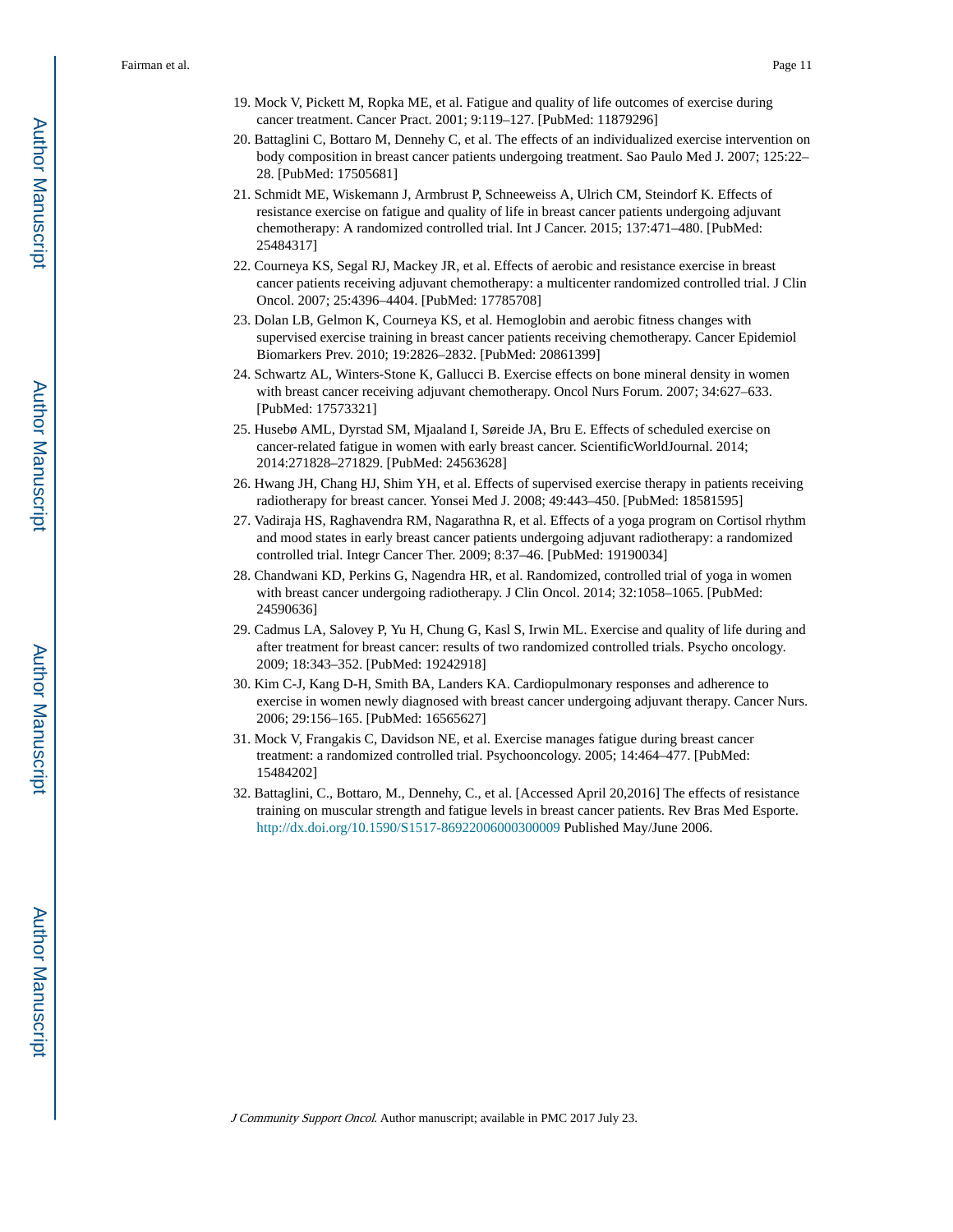Fairman et al. Page 12



**FIGURE 1.** 

PRISMA flow diagram showing the results of the computerized search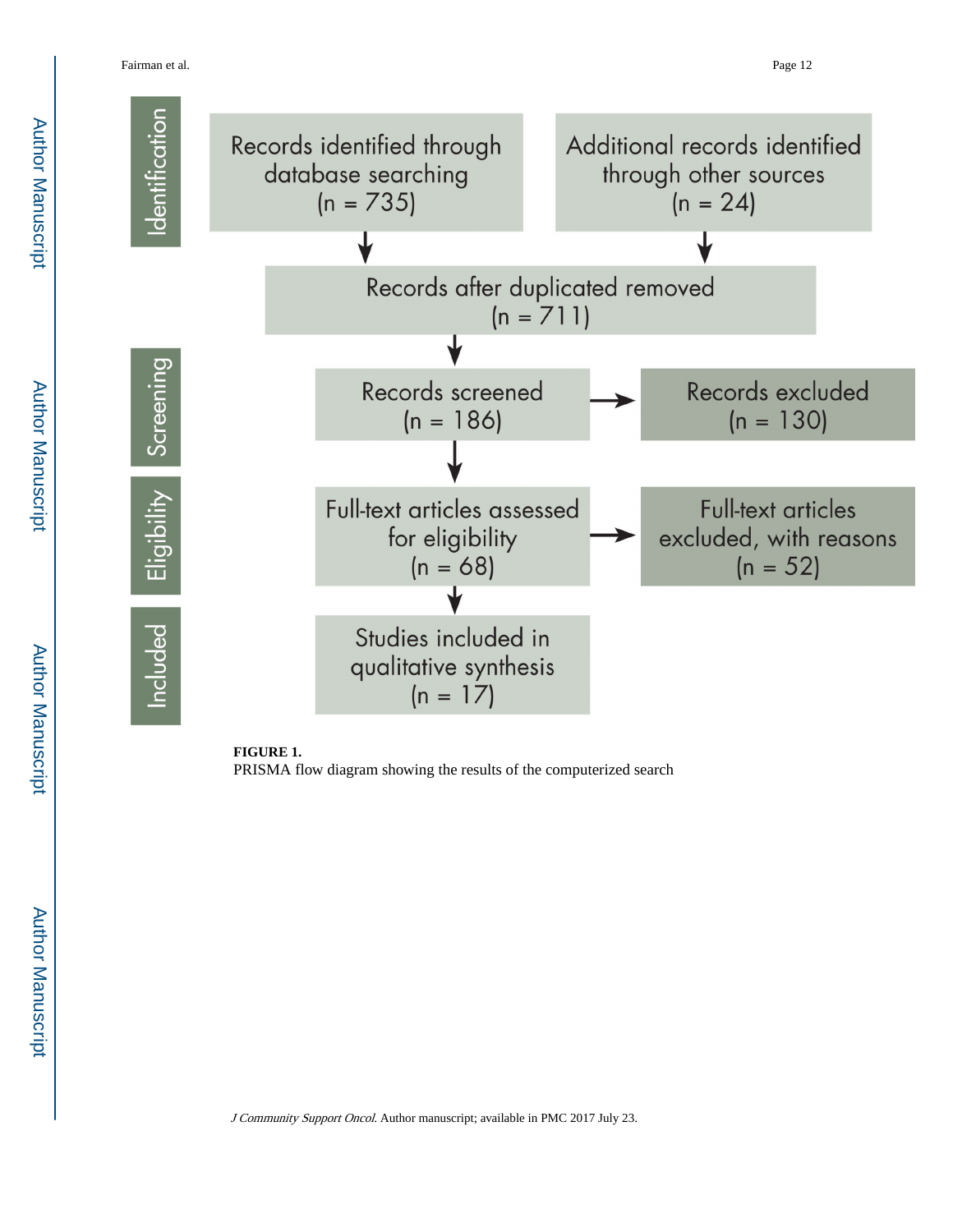Author Manuscript**Author Manuscript** 

Author Manuscript

Author Manuscript

г

# **TABLE 1**

Study characteristics and description of the feasibility outcomes from the exercise interventions Study characteristics and description of the feasibility outcomes from the exercise interventions

| Study                                    | Sample<br>size | $\mathbf{bad}$<br>Intervention characteristics<br>supervision, sets, reps,<br>(mode, duration,                                                   | <b>Overall findings</b>                                                                                                                                                         | Recruitment<br>rate,% | Retention<br>$\mathrm{rate},\%$ | Adherence<br>rate,%            | Adverse<br>events                                                     |
|------------------------------------------|----------------|--------------------------------------------------------------------------------------------------------------------------------------------------|---------------------------------------------------------------------------------------------------------------------------------------------------------------------------------|-----------------------|---------------------------------|--------------------------------|-----------------------------------------------------------------------|
| $\mathbf{B}$ attaglini $^{32}$           | $20\,$         | $2-3$ sets of $6-12$ reps<br>15 wk of supervised RE;<br>at 40%–60% IRM                                                                           | Improvements in muscular strength and<br>fatigue                                                                                                                                | na                    | 100                             | $\mathbf{a}$                   | No events reported                                                    |
| Battaglini <sup>20</sup>                 | $\Omega$       | AE; 2-3 sets of 6-12<br>$6-12$ min AE<br>15 wk of supervised RE+<br>reps at 40%-60% 1 RM,                                                        | Improvements in lean body mass, body fat,<br>and strength                                                                                                                       | na                    | 100                             | na                             | No events reported                                                    |
| $\mathrm{Cadmus}^{29}$                   |                | 150 min/wk, 60%<br>$6$ mo of home-based AE; $80\%$ AP-MHR                                                                                        | Improvements in depression and happiness                                                                                                                                        |                       |                                 | 2                              | No events reported                                                    |
| ${\it Chandwani^{28}}$                   | 132            | ng radiation<br>6 wk of yoga 3 d/wk duri                                                                                                         | Improvements in QoL, fatigue, sleep quality,<br>and depression                                                                                                                  | 55                    | 69                              | na                             | No events reported                                                    |
| $\mbox{Comneya}^{22}$                    | 242            | RM. AE: Supervised 3<br>RE: Supervised for duration of chemo, 2 sets of<br>d/wk, 15-45 min, 60%-80% VO <sub>2</sub> max.<br>8-12 reps at 60%-70% | chemotherapy, compared with control group.<br>lower-body strength. Both exercise groups<br>RE yielded improvements in upper- and<br>had a higher completion rate of             | 33                    | $\overline{5}$                  | $72\,(\mathrm{AE})$ 68<br>(RE) | dizziness and weakness<br>2 mild/moderate events<br>involving nausea, |
| $\rm{Dolan}^{\rm{23}}$                   | 242            | RM. AE: Supervised 3<br>RE: Supervised for duration of chemo, 2 sets of<br>d/wk, 15-45 min, 60%-80% $VO2$ max.<br>8-12 reps at 60%-70%           | maintained VO <sub>2</sub> max throughout treatment.<br>Participants in both groups experienced<br>intervention. RE and AE interventions<br>decline in hemoglobin regardless of | 33                    | 56                              | $72\mbox{ (AE)}$ 68 (RE)       | dizziness and weakness<br>2 mild/moderate events<br>involving nausea, |
| Hornsby <sup>16</sup>                    | $\Omega$       | 3 d/wk, 15-45 min,<br>12 wk of supervised AE,<br>60%-100% $\rm VO_2$ peak                                                                        | significant improvements in VO <sub>2</sub> peak and<br>Improvements in social well-being. Non-<br>d.                                                                           | 73                    | 95                              | 86                             | involving leg pain<br>during AE<br>1 mild/moderate                    |
| Huseb $\varphi^{25}$                     | 67             | Home-based RE+AE: RE: total body exercises 3<br>d/wk AE: 30 min/d light-vigorous intensity                                                       | Increase in fatigue at completion of chemo,<br>Improvement in 6MWT and MET at 6-mo<br>with return to baseline at 6-mo follow-up.<br>follow-up.                                  | 72                    | 76                              | 58                             | 1 mild/moderate event<br>involving knee<br>discomfort                 |
| Hwang <sup>26</sup>                      | $\overline{4}$ | 5 wk mixed AE+RE 50 min, 3 d/wk                                                                                                                  | Improvement in QoL                                                                                                                                                              | na                    | 92.5                            | na                             | No events reported                                                    |
| $\mathrm{Kim^{30}}$                      | $\frac{1}{4}$  | wk, 30 min, 60%-70%<br>8-wk supervised AE, 3 d/<br>VO <sub>2</sub> peak                                                                          | Improvement in VO <sub>2</sub> peak and voluntary<br>exercise                                                                                                                   | na                    | 55                              | 78.3                           | No events reported                                                    |
| $\ensuremath{\mathsf{Mock}}\xspace^{31}$ | 52             | of treatment, 150 min/wk, 50%-70% AP-MHR<br>Home-based walking intervention for duration                                                         | experienced improvements in fatigue, activity<br>level, and aerobic capacity compared with<br>participants in Low Walkers group.<br>Participants in High Walkers group          | na                    |                                 | $\mathcal{L}$                  | No events reported                                                    |
| $\mathbf{Mock}^{19}$                     | 119            | of treatment, 150 min/wk, 50%-70% APM-HR<br>Home-based walking intervention for duration                                                         | physical activity compared with Low Walkers<br>experienced in improvements in 12MWT and<br>Participants in High Walkers group<br>group.                                         | 50.8                  | $\infty$                        | 72                             | No events reported                                                    |
| $Schmid^{21}$                            | 95             | sets, 8-12 reps, 60%-<br>$12\mbox{-wk}$ RE intervention, 3 $80\%$ 1<br>RM                                                                        | RE resulted in negligible changes in fatigue,<br>QoL, depression, and cognitive function.                                                                                       | na                    | 96                              | $\overline{7}$                 | No events reported                                                    |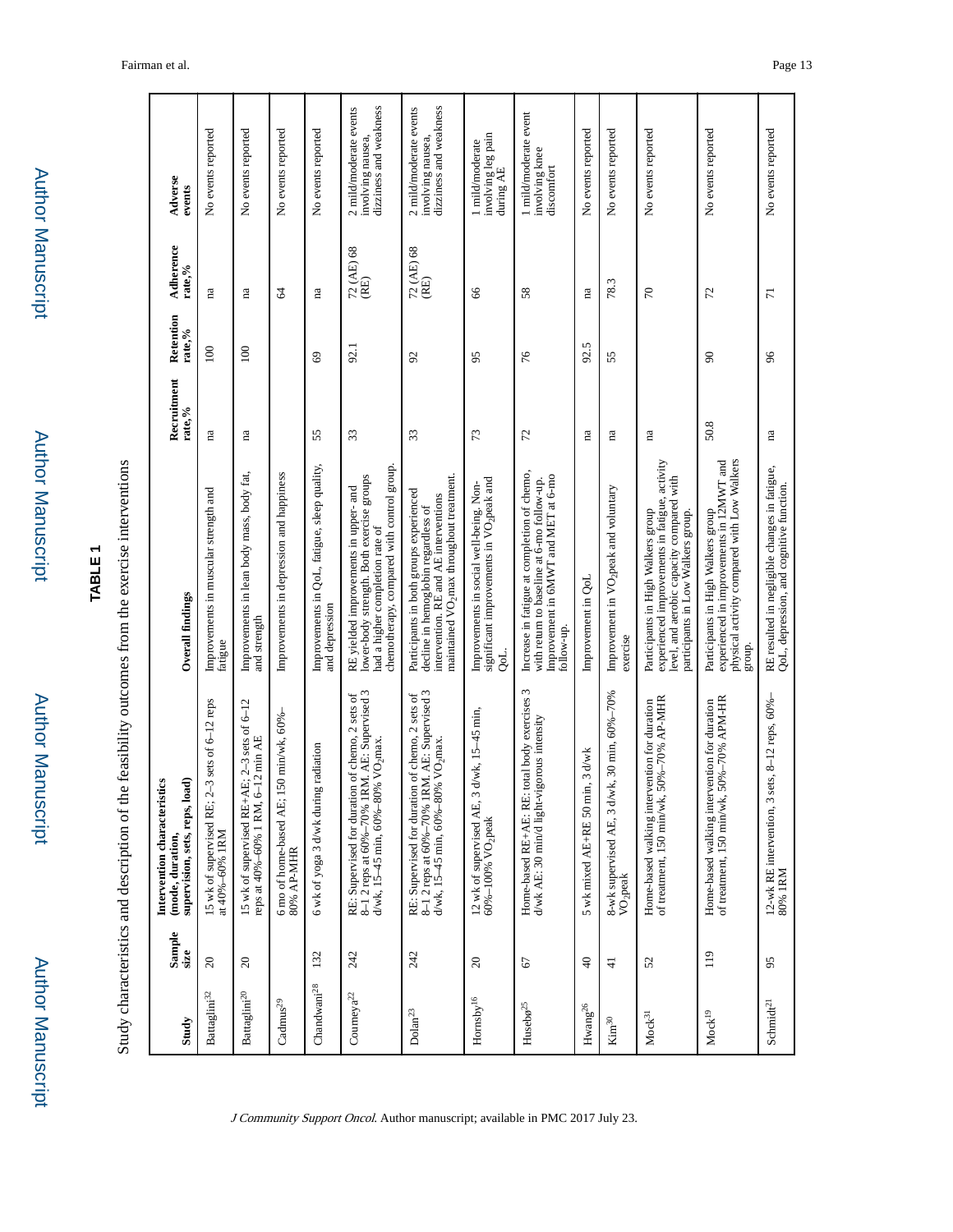Author Manuscript **Author Manuscript**  ľ

Author Manuscript

**Author Manuscript** 

| Study                  | Sample | load)<br>istics<br>Intervention characteri<br>supervision, sets, reps,<br>mode, duration,                                                                                          | <b>Overall findings</b>                                                                                                                    | Recruitment Retention Adherence<br>rate.% | rate,% | rate,%       | Adverse<br>events  |
|------------------------|--------|------------------------------------------------------------------------------------------------------------------------------------------------------------------------------------|--------------------------------------------------------------------------------------------------------------------------------------------|-------------------------------------------|--------|--------------|--------------------|
| Schwartz <sup>24</sup> |        | sets 8-10 reps. AE: Home-based 4 d/wk, 15-30<br>RE: Home-based for duration of treatment, 2<br>min, moderate intensity.                                                            | improvements in 12MWT, leg extension, and<br>RE yielded improvements in leg extension<br>and seated-row 1RM. AE vielded<br>seated-row 1RM. |                                           |        | n/a          | No events reported |
| Vadiraja <sup>27</sup> | x      | 6-wk supervised yoga, 60 min, 3 d/wk                                                                                                                                               | Improvements in anxiety, stress, depression,<br>and 6 am Cortisol levels                                                                   | 53.3                                      | 63.6   | $\mathbf{a}$ | No events reported |
| Wang <sup>17</sup>     |        | 6-wk home-based AE intervention, 10-30 min,<br>3-5 d/wk, 40%-60% AP-MHR                                                                                                            | Improvements in QoL, sleep, ESE, GLTEQ<br>score                                                                                            |                                           | 80.6   | 93.6         | No events reported |
| Yang <sup>18</sup>     |        | 6-wk supervised AE intervention, $20-30$ min, $2-$ Improvements in MET, and MDSAI and<br>3 d/wk, 40%-65% AP-MHR                                                                    | POMS scores                                                                                                                                |                                           | 90.9   |              | No events reported |
|                        |        | AE, aerobic exercise: AP-MHR, age-predicted maximal heart rate: FSE, exercise stress echocardiography: GLTEO, Godin Leisure-Time Exercise, Ouestionnaire: MDSALMD Anderson Symptom |                                                                                                                                            |                                           |        |              |                    |

AL), actoole exercise, At "MILN, age preducter maximal near rate, LoLD, exercise sures conceationgraphy, OLLD-Q, O'Oum Leisure Time Lixetion (MODIAL), MILT, metabolic equivalent task; min, minute; mo, month; MWT, minute wa Inventory; MET, metabolic equivalent task; min, minute; mo, month; MWT, minute walk test; na, not applicable; POMS, Profile of Mood States; RE, resistance exercise; RM, repetition maximum; VO2, AE, aerobic exercise; AP-MHR, age-predicted maximal heart rate; ESE, exercise stress echocardiography; GLTEQ, Godin Leisure-Time Exercise Questionnaire; MDSAI, MD Anderson Symptom oxygen consumption; QoL, quality of life; wk, week oxygen consumption; QoL, quality of life; wk, week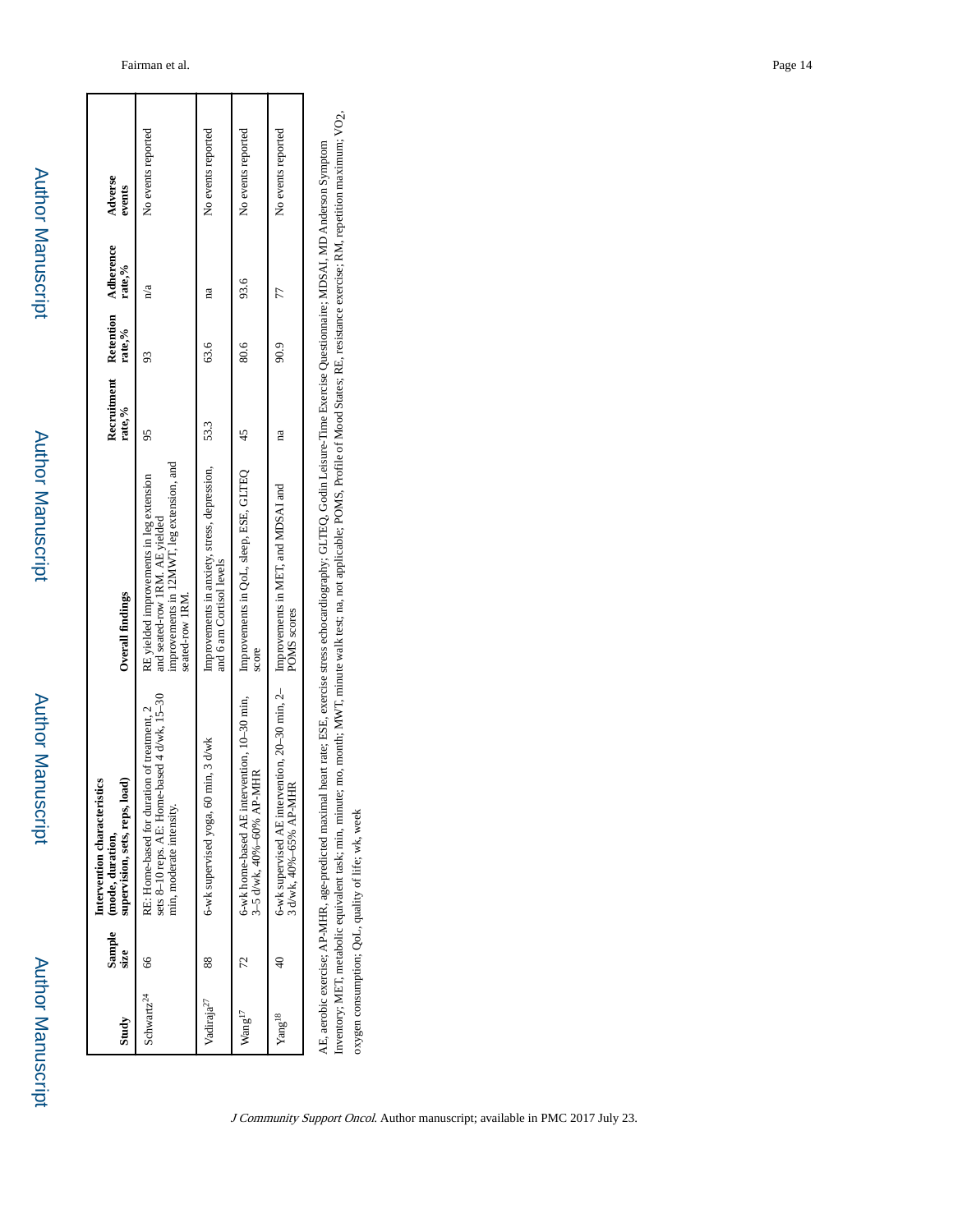**TABLE 2**

Methodologic quality indicators from the Delphi consensus criteria list Methodologic quality indicators from the Delphi consensus criteria list

| Study                    | Randomized    | Allocation<br>concealed | Key outcomes<br>similar at<br>baseline | Eligibility<br>specified<br>criteria | Single blind               | Key descriptive<br>statistics<br>reported | treat analysis<br>Intent-to- |
|--------------------------|---------------|-------------------------|----------------------------------------|--------------------------------------|----------------------------|-------------------------------------------|------------------------------|
| Battaglini <sup>32</sup> | Yes           | $\tilde{z}$             | Yes                                    | Yes                                  | $\frac{1}{2}$              | Yes                                       | Σò                           |
| Battaglini <sup>20</sup> | Yes           | Yes                     | Yes                                    | Yes                                  | $\tilde{\mathbf{z}}$       | Yes                                       | Ş                            |
| Cadmus <sup>29</sup>     | Yes           | $\tilde{z}$             | Yes                                    | Yes                                  | $\tilde{z}$                | Yes                                       | $\tilde{z}$                  |
| Chandwani <sup>28</sup>  | Yes           | Yes                     | Yes                                    | Yes                                  | $\tilde{z}$                | Yes                                       | Ş                            |
| $\rm{Comneya}^{22}$      | Yes           | Yes                     | Yes                                    | Yes                                  | $\tilde{z}$                | Yes                                       | Yes                          |
| $\rm{Dolan}^{23}$        | Yes           | Yes                     | Yes                                    | Yes                                  | $\tilde{z}$                | Yes                                       | Yes                          |
| Hornsby <sup>16</sup>    | Yes           | Yes                     | Yes                                    | $\tilde{\mathbf{z}}$                 | Yes                        | Yes                                       | Yes                          |
| Huseb $\phi^{25}$        | Yes           | $\frac{1}{2}$           | Yes                                    | Yes                                  | Yes                        | Yes                                       | Ş                            |
| Hwang <sup>26</sup>      | Yes           | $\frac{1}{2}$           | Yes                                    | Yes                                  | $\tilde{\mathbf{z}}$       | Yes                                       | $\frac{1}{2}$                |
| $\mathrm{Kim^{30}}$      | Yes           | Σò                      | Yes                                    | Yes                                  | $\tilde{z}$                | Yes                                       | Ş                            |
| $\mathbf{Mock}^{31}$     | $\frac{1}{2}$ | $\frac{1}{2}$           | Yes                                    | Yes                                  | $\tilde{\mathbf{z}}$       | Yes                                       | ż                            |
| ${\sf Mock}^{19}$        | Yes           | $\tilde{z}$             | Yes                                    | Yes                                  | $\tilde{z}$                | Yes                                       | $\tilde{z}$                  |
| Schmidt <sup>21</sup>    | Yes           | Yes                     | Yes                                    | Yes                                  | $\tilde{\mathbf{z}}$       | Yes                                       | Yes                          |
| Schwartz <sup>24</sup>   | Yes           | $\frac{1}{2}$           | Yes                                    | Yes                                  | $\tilde{\mathbf{z}}$       | Yes                                       | ż                            |
| Vadiraja <sup>27</sup>   | Yes           | $\frac{1}{2}$           | Yes                                    | Yes                                  | $\frac{1}{2}$              | Yes                                       | Ş                            |
| Wang <sup>17</sup>       | Yes           | 2                       | Yes                                    | Yes                                  | $\frac{\circ}{\mathsf{Z}}$ | Yes                                       | ş                            |
| $\mathbf{Yang}^{18}$     | Yes           | $\tilde{z}$             | Yes                                    | Yes                                  | $\overline{\mathsf{x}}$    | Yes                                       | $\tilde{z}$                  |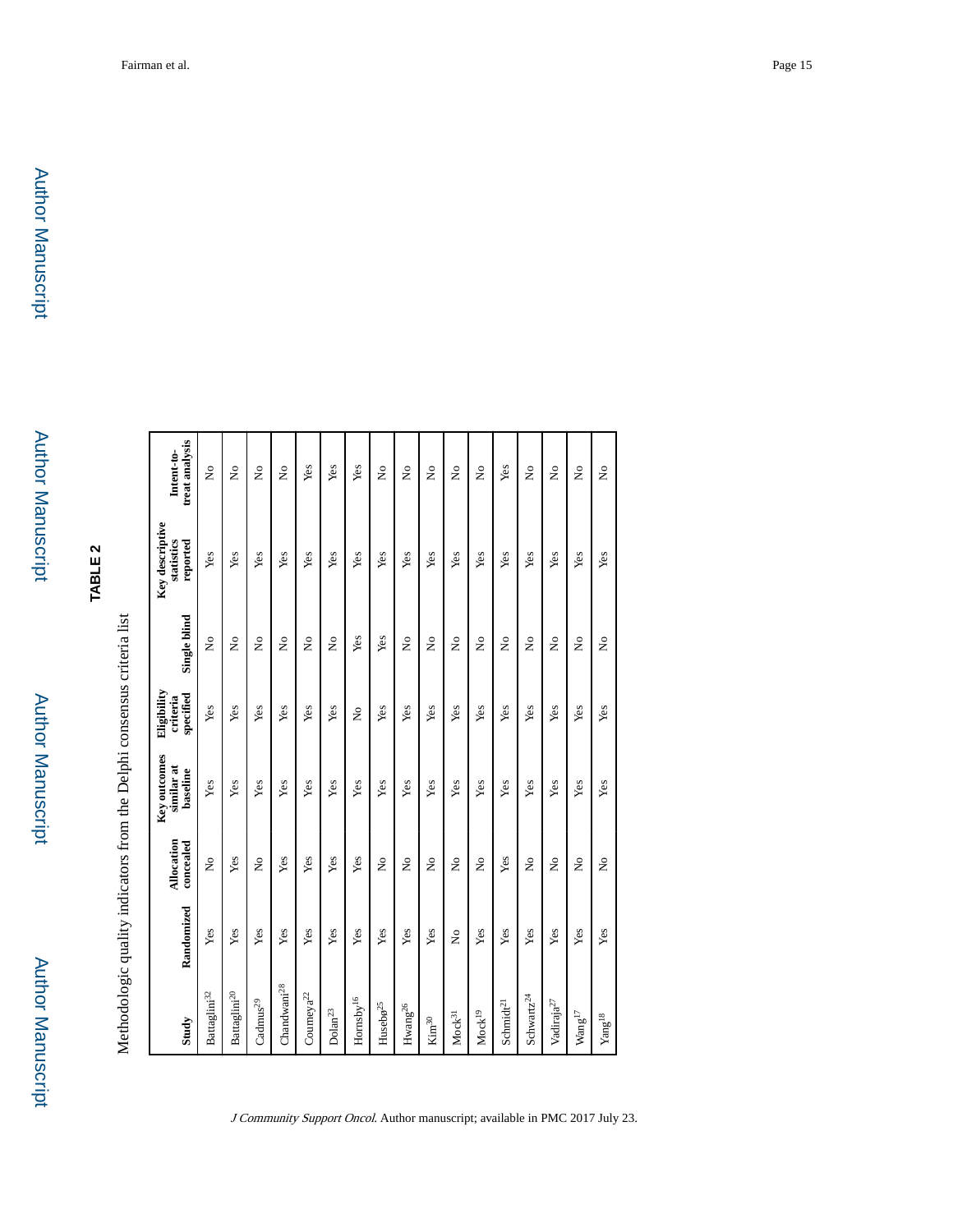#### **TABLE 3**

Summary of effect sizes for the physiological and psychosocial QoL outcomes

|                          |                     |                                                                                                                                                                                                      | <b>Effect sizes</b>                                                                                                                                                                                                                                                                                                                                         |
|--------------------------|---------------------|------------------------------------------------------------------------------------------------------------------------------------------------------------------------------------------------------|-------------------------------------------------------------------------------------------------------------------------------------------------------------------------------------------------------------------------------------------------------------------------------------------------------------------------------------------------------------|
| Study                    | Design, treatment   | <b>Physiological outcomes</b>                                                                                                                                                                        | <b>Psychosocial QoL outcomes</b>                                                                                                                                                                                                                                                                                                                            |
| Battaglini <sup>32</sup> | RCT, COMB-S/R/C     | Strength 1.39                                                                                                                                                                                        | Fatigue Wk 8, .4; Wk 11, .17; Wk 15, .92; Wk 21,.43                                                                                                                                                                                                                                                                                                         |
| Battaglini <sup>20</sup> | RCT, COMB-S/C       | <i>LBM</i> Wk 8, .3; Wk 11, 47; Wk 15, .55;<br>Wk 21, 9 BP% Wk 8, 31; Wk 11, 5; Wk<br>15, .53, Wk 21, .98 Strength 1.4                                                                               | <b>NA</b>                                                                                                                                                                                                                                                                                                                                                   |
| Cadmus <sup>29</sup>     | $RCT$ , $MIX - R/C$ | <b>NA</b>                                                                                                                                                                                            | Happiness .49 Fatigue - .1 FACT-G .30 SF-36 MH .28;<br>SF-36 Soc .58; SF-36 VIT .01; SF-36 ROLE .33; SF-36<br>PHY 19: SF-36 Pain 42; SF-36 GEN 16; SF-36 ROLP.<br>45                                                                                                                                                                                        |
| Chandwani <sup>28</sup>  | RCT, R              | NA                                                                                                                                                                                                   | <i>Fatigue</i> post, 1.0; 1-month post, 1.4; 3-month post 2.0; 6-<br>month post, 1.13 Depression post, 1.3; 1-month post,<br>$-1.4$ ; 3-month post 0.93; 6-month post, 0.90 <i>QoL</i> post,<br>$1.5$ ; 1-month post, $2.1$ ; 3-month post $3.0$ ; 6-month post,<br>1.8 Sleep quality post, 2.8; 1-month post, 2.1; 3-month<br>post 3.2; 6-month post, 2.17 |
| Courneya <sup>22</sup>   | RCT, C              | Chest press strength RE, .9; AE, .34 Leg<br>press strength RE, .7; AE, .25 $VO_2$ peak<br>RE, .21; AE, .06 BWRE, .09; AE, .07 BF<br>% RE, 0; AE, 0 <i>FM</i> RE, .05; AE, .04<br>LBMRE, .21; AE, .12 | <i>FACT-A RE: mid, .01, post, .3; AE: mid, -.007; post, .33</i><br>SERE: mid, -.24; post, -.18; AE: mid, .00; post, .24<br>Anxiety RE: mid, .42; post, .45 AE: mid, 0.46; post, .49<br><i>Depression RE: mid, .12; post, .32; AE: mid, .06; post, +.</i><br>32                                                                                              |
| Dolan <sup>23</sup>      | RCT, C              | <i>Hb</i> RE, 1.7; AE, 1.1 $VO_2$ RE, .21; AE, .06                                                                                                                                                   | NA                                                                                                                                                                                                                                                                                                                                                          |
| Hornsby <sup>16</sup>    | RCT, C              | RHR .55 VO <sub>2</sub> .35 Vent .74 CO 1.0 LVEF<br>% 13                                                                                                                                             | FACT-B, .22 FACT-G, 16                                                                                                                                                                                                                                                                                                                                      |
| Huseb $\varphi^{25}$     | $RCT$ , $MIX - R/C$ | $6MWT$ post, $-2$ ; FU, .31 <i>MET</i> post, .18;<br>FU. .43                                                                                                                                         | <i>Fatigue</i> post, $-.41$ ; FU, $-.02$                                                                                                                                                                                                                                                                                                                    |
| Hwang <sup>26</sup>      | RCT, R              | NA                                                                                                                                                                                                   | QoL, .63 QoL Overall Health, .36 QoL Physical, 1.67<br>QoL Psychological, .48 QoL Social, .54 QoL<br>Environmental, .11                                                                                                                                                                                                                                     |
| Kim <sup>30</sup>        | RCT, MIX-R/C        | RHR .5 MHR .26 RBP .24 MBP .41 VO <sub>2</sub> .<br>38                                                                                                                                               | <b>NA</b>                                                                                                                                                                                                                                                                                                                                                   |
| Mock <sup>31</sup>       | $RCT$ , $MIX - R/C$ | <i>12MWT</i> Hi, .33; Lo, .02 <i>ALRS</i> Hi, .76;<br>Lo, $.25$                                                                                                                                      | Fatigue Hi, 1.41; Lo, .48                                                                                                                                                                                                                                                                                                                                   |
| Mock <sup>19</sup>       | $RCT$ , $MIX - R/C$ | PFHi, .2; Lo, .39 12MWTHi, .57; Lo, -.<br>20 PA Hi, .40; Lo,-. 14                                                                                                                                    | Fatigue Hi, -.22; Lo, -70                                                                                                                                                                                                                                                                                                                                   |
| Schwartz <sup>24</sup>   | RCT, C              | 12MWT AE, .79; RE, .13 OHP strength<br>AE, .24; RE, .21 <i>SR strength</i> AE, .61;<br>RE, .5 Leg ext strength AE, .5; RE, .45                                                                       | NA                                                                                                                                                                                                                                                                                                                                                          |
| Vadiraja <sup>27</sup>   | RCT, R              | Cortisol 6 am, .68; 9 am, .46; 9 pm, .19                                                                                                                                                             | Anxiety .87 Depression .91 Stress 1.01                                                                                                                                                                                                                                                                                                                      |
| Wang <sup>17</sup>       | $RCT$ , $MIX - R/C$ | <b>NA</b>                                                                                                                                                                                            | FACT-GTP1 .15; TP2,-.12; TP3, .65 FACIT-F TP1 .38;<br>TP2, -.15; TP3, .66 PSOITP1 .19; TP2, .40; TP3, .40<br>ESES TP1 .48; TP2, .68; TP3, .64 GLTEQ TP1 .96;<br>TP2, .87; TP3, 1.36                                                                                                                                                                         |
| Yang <sup>18</sup>       | RCT, C              | $MET6$ mo, .64; 12 mo, .6                                                                                                                                                                            | Fatigue severity 6 mo, -.5; 12 mo, .56 Fatigue intensity 6<br>mo, $-.85$ ; 12 mo, $-.78$ <i>POMS-SF</i> 6 mo, .68; 12 mo, .59                                                                                                                                                                                                                               |
| $Schmidt^{21}$           | RCT, C              | <b>NA</b>                                                                                                                                                                                            | Total fatigue .015 Physical fatigue .02 Affective fatigue.<br>11 Cognitive fatigue . 18 QLQ-C30 Global .01 CES-D<br>Depression .008                                                                                                                                                                                                                         |

6MWT, 6-minute walk test; 12MWT, 12-minute walk test; ALRS, activity level rating scale; BF%, body fat percentage; BW, body weight; CES-D, Center for Epidemiologic Studies Depression Scale; CO, cardiac output; EDV, end diastolic volume; ESES, Exercise Self-Efficacy Scale; ESV, end systolic volume; FACIT-F, Functional Assessment of Chronic Illness Therapy-Fatigue; FACT, Functional Assessment of Cancer Therapy (A, Anemia; B, Breast; G, General) FM, fat mass; FU, follow-up; GLTEQ, Godin and Shepherd's Leisure Time Exercise Questionnaire; Hb,